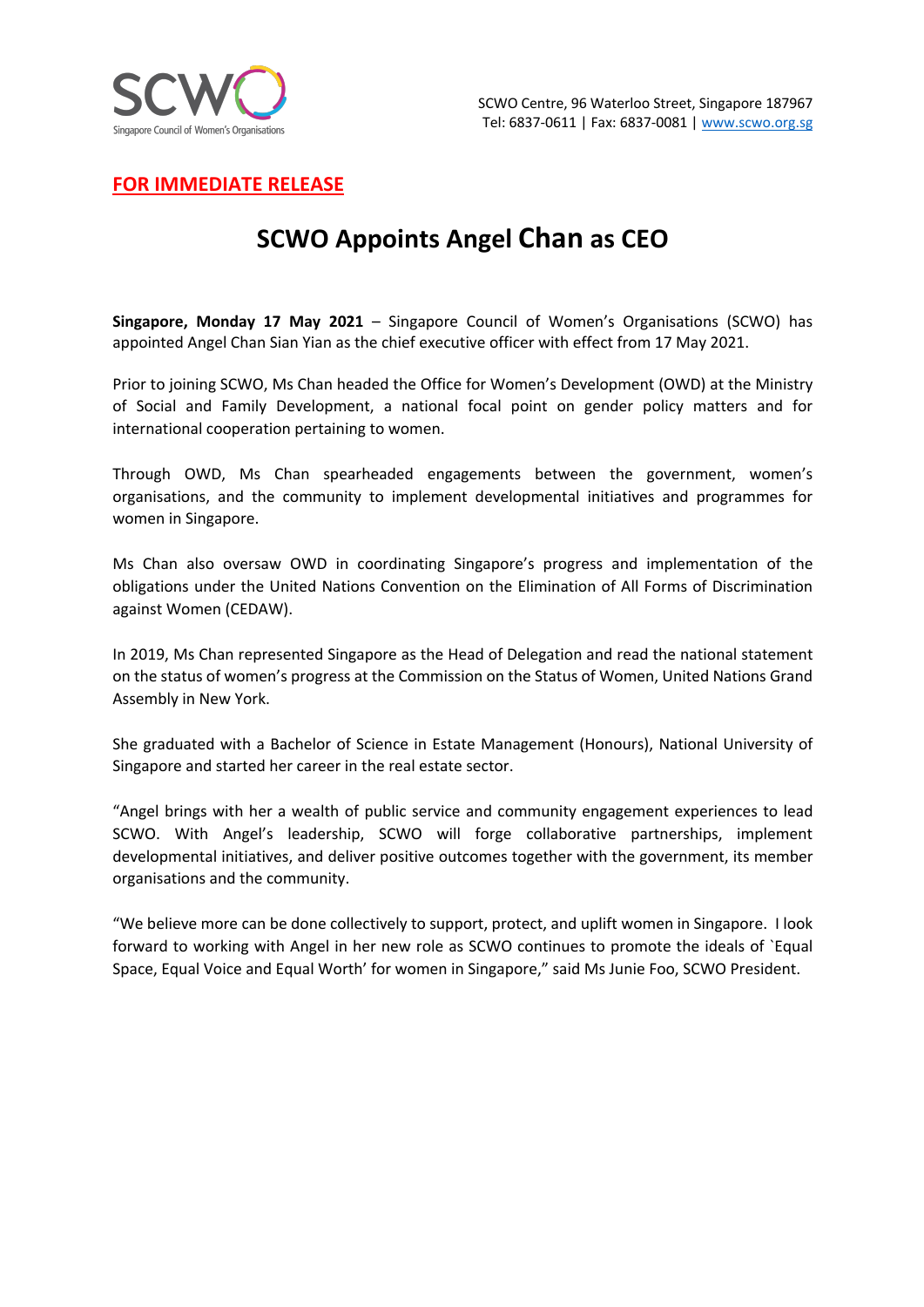

Angel will take over from Selina Gan, General Manager, who will retire at the end of June. On behalf of the Board, Ms Foo thanked Selina for her contributions over the past 15 years.

"Under Selina's leadership, SCWO achieved significant progress in promoting the wellbeing and development of women in Singapore. Together with the support of the Board, SCWO launched several initiatives like the Singapore Women's Hall of Fame, BoardAgender, and Women's Register," said Ms Foo.

"SCWO also provided supportive community services through its Maintenance Support Central, Legal Clinics and Star Shelter. Selina has been very much a part of these significant initiatives and services. We wish her all the best."

SCWO is the national coordinating body of women's organisations in Singapore. It is represented on various government and inter-ministry committees, as well as regional and international bodies where it contributes views in the areas of family, women, and gender equality.

\*\*\*\*\*END\*\*\*\*\*

If you have any queries, please contact:

Singapore Council of Women's Organisations Renee Sahetapy Email: renee@scwo.org.sg (O) 6571-0186 (M) 9821-1537

*Attached: Annex A – Angel Chan – Photo*